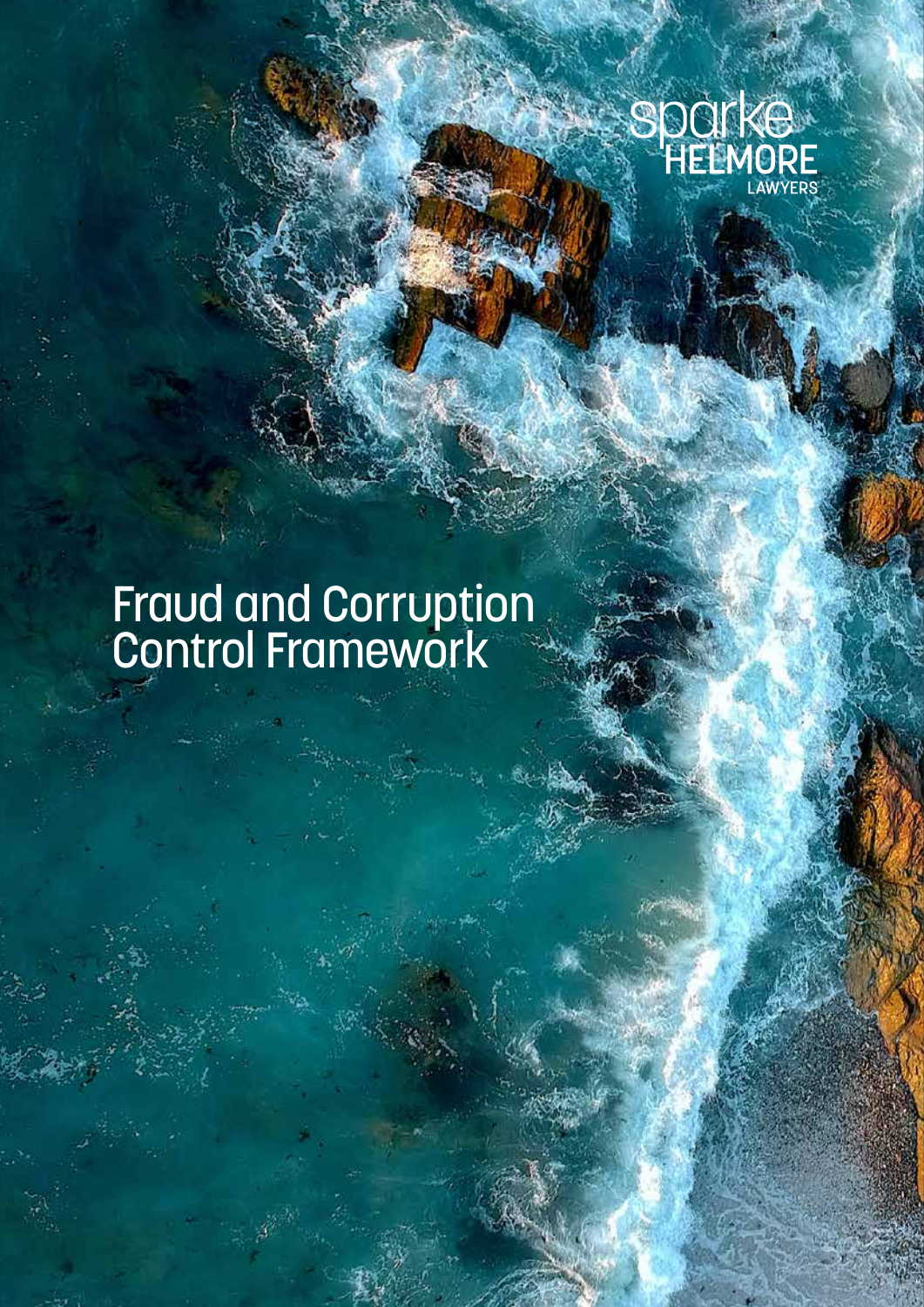## **Policy commitment statement**

Our vision is to be a world-class independent Australian law firm clients value for our people and our performance.

In keeping with this vision, we value honesty and commit to always being authentic, ethical and behaving with integrity in everything we do.

We do not tolerate acts of fraud or corruption. This is our expectation of all partners and staff and the agents, consultants and contractors with whom we work.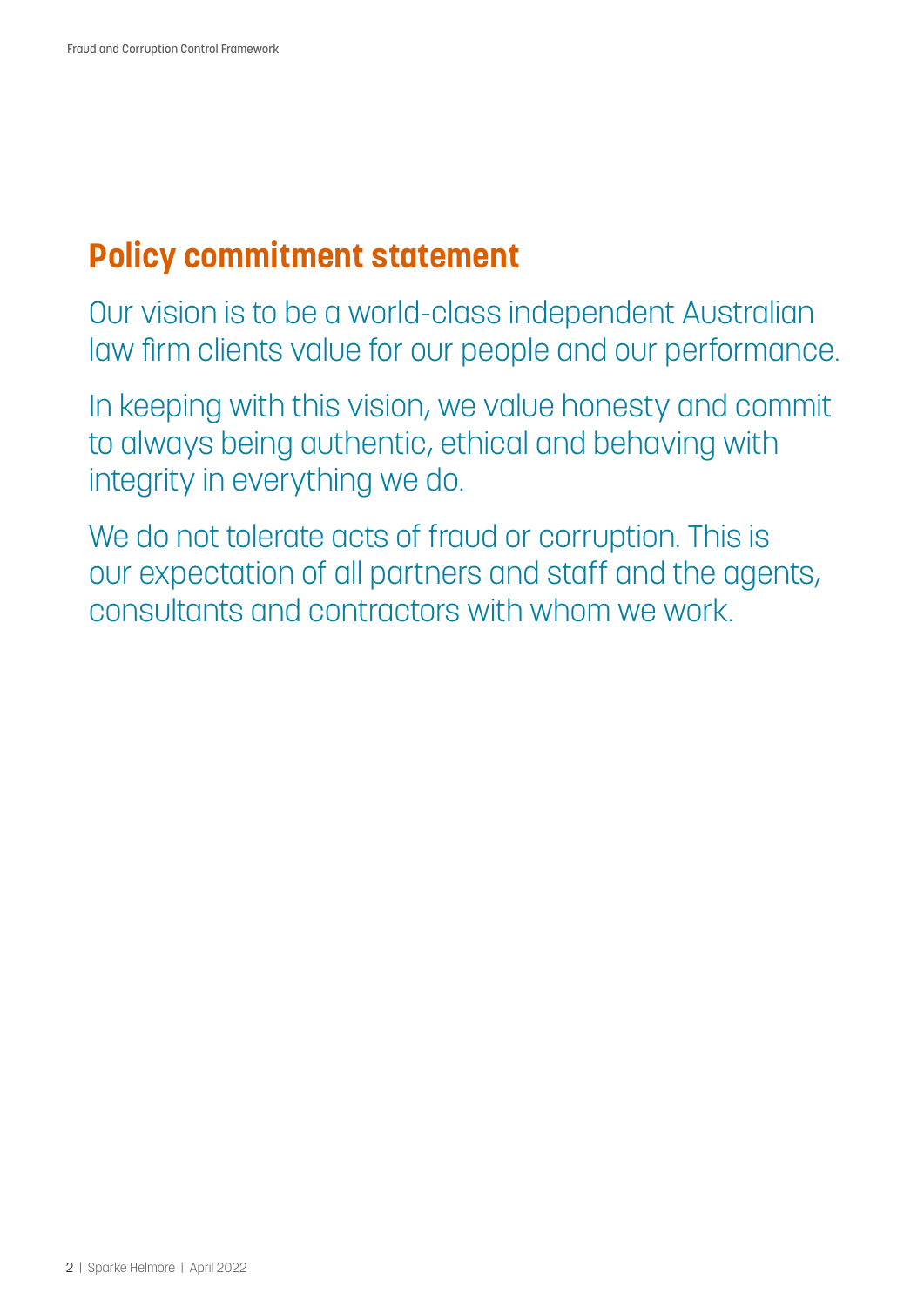## **Scope**

This framework aims to:

- raise awareness of fraud and corruption risk and its prevention
- provide assurance that suspected fraudulent or corrupt conduct will be investigated
- provide quidance on the reporting. investigation and management of suspected fraud or corruption, and
- provide a clear statement that fraud and corruption will not be tolerated.

This framework applies to all partners and staff and the agents, consultants and contractors with whom we work.

## **Definitions**

#### **Bribe**

A 'Bribe' is the act of paying a secret commission to another individual or the secret commission itself.

#### **Conflict of Interest**

A 'Conflict of Interest' occurs when a member of the firm's personal interests (i.e. outside professional or personal relationships or personal financial or other interests) interfere with obligations owed to the firm and/or duties owed to a client. A conflict can be:

- actual, or
- perceived where there is a reasonable and sensible possibility that a conflict may arise or a reasonable person, aware of the relevant facts, would think there as a real possibility that a conflict might arise.

#### **Corruption**

'Corruption' is dishonest activity contrary to the interests of the firm where the person involved abuses his/her position of trust in order to achieve a personal advantage or a benefit for another person or entity. Examples include:

- bribery
- blackmail
- paying or receiving a secret commission
- theft
- embezzlement
- forgery, and
- conspiracy.

#### **Fraud**

'Fraud' is dishonest activity causing actual or potential financial loss to any person or entity and includes:

- theft of money or other property by a partner or employee or persons external to the firm where deception is used either at the time of, immediately before or after the activity
- deliberate falsification, concealment, destruction or use of falsified documentation used or intended for use for a normal business purpose, or
- the improper use of information or position for personal financial benefit or for the benefit of a client or supplier.

Theft of property belonging to the firm by a partner or employee internal to the firm but where deception is not used is also considered 'fraud'.

- Examples of fraud include:
	- making cheques out to false entities
	- making or using falsified documents
	- misapplying client funds
	- receiving ' secret commissions'
	- unauthorised use of firm funds, and
	- over-inflation of time on a matter.

#### **Gift**

A 'Gift' is defined by way of these examples:

- cash and cash equivalents (i.e. gift vouchers, movie ticket vouchers, event vouchers)
- wine
- Christmas hampers
- invitations to lunches, cocktail functions, sporting matches or other recreational events
- complimentary tickets for pay to attend business seminars and conferences
- promotional items (i.e. branded notepads, pens, calendars etc), and
- donations.

It is important to be aware that while the items listed above may not be intended as a 'gift', under particular client requirements they may be deemed as such. Always refer to each individual client's requirements when making such a determination.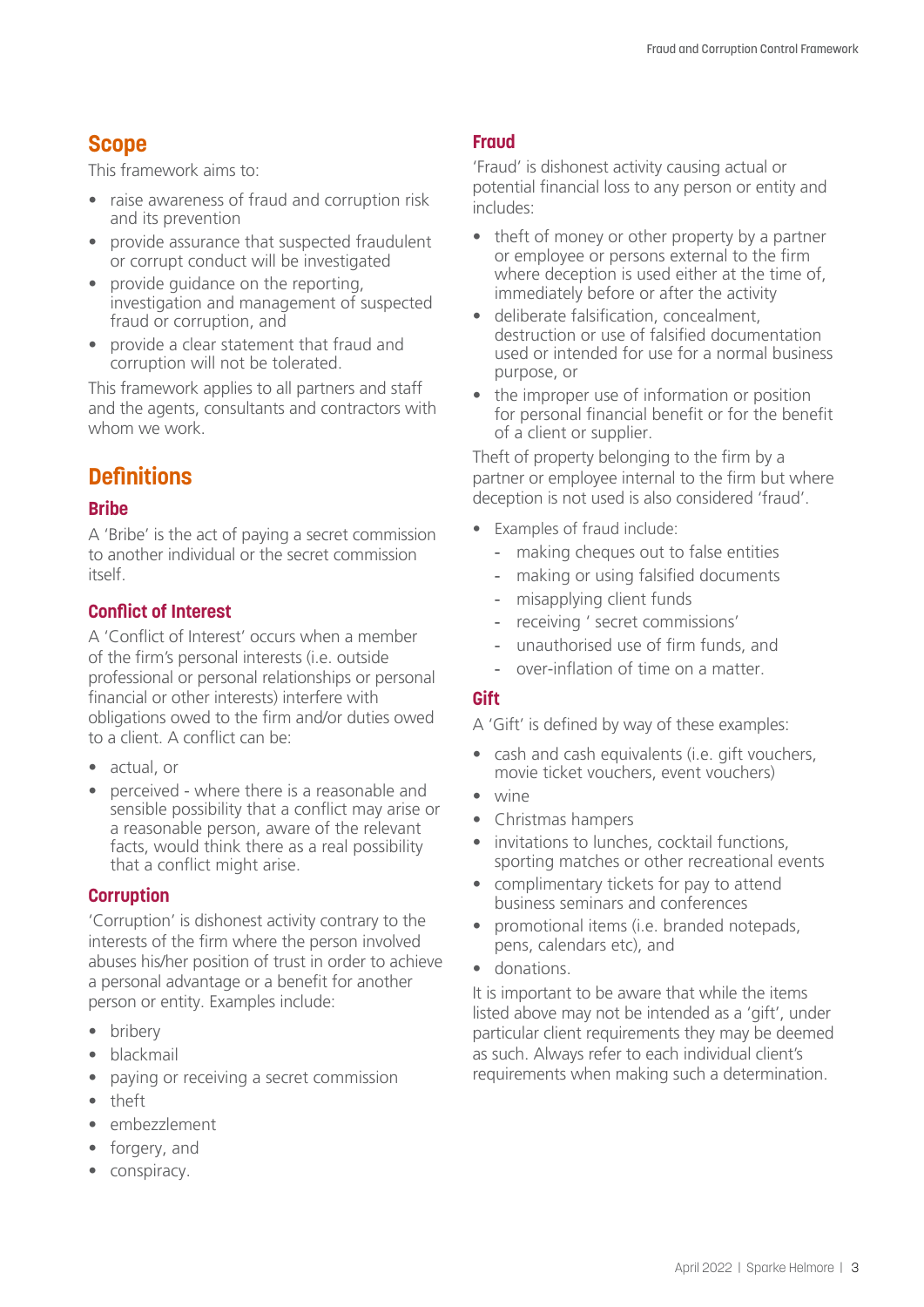#### **Our People**

'Our People' includes all partners, legal and services staff, secretarial and administrative personnel, agents, consultants and contractors employed by or contracted to Sparke Helmore Lawyers or Spamil Pty Ltd.

#### **Reporter**

A 'Reporter' is any one of Our People who choose to make a report.

#### **Reportable Conduct**

'Reportable Conduct' is conduct that, in the view of the Reporter, acting in good faith, constitutes:

- fraud
- corruption
- bribery, or
- conduct that is otherwise unethical and contrary to the intent of this framework.

#### **Secret Commission**

A 'Secret Commission' is a payment in money or in kind that will, or is intended to, cause a person to act in a way that is contrary to the interests of the firm, is contrary to the firm's policy on a given issue or is against the public interest. Secret Commissions will typically be paid without the knowledge or express or implicit agreement of the firm and include payments intended to influence the outcome of a specific action or event or actions/ events generally over time.

#### **Our expectations**

#### **What we expect generally**

We expect Our People to adhere to our core values and the intent and terms of this framework and all other applicable policies, rules and laws that govern the conduct of our business.

We expect Our People to:

- act fairly, ethically and honestly in all dealings
- follow published policies and procedures
- declare all Conflicts of Interest as soon as
- practicably possible, and
- assist in the prevention of unethical, fraudulent or corrupt behaviour.

#### **Zero tolerance for fraud, bribery or corruption**

We do not tolerate fraud, bribery or corruption in the conduct of our business. This includes the giving of gifts or offering of favours in an attempt to gain business, advantage or to influence decisions or outcomes.

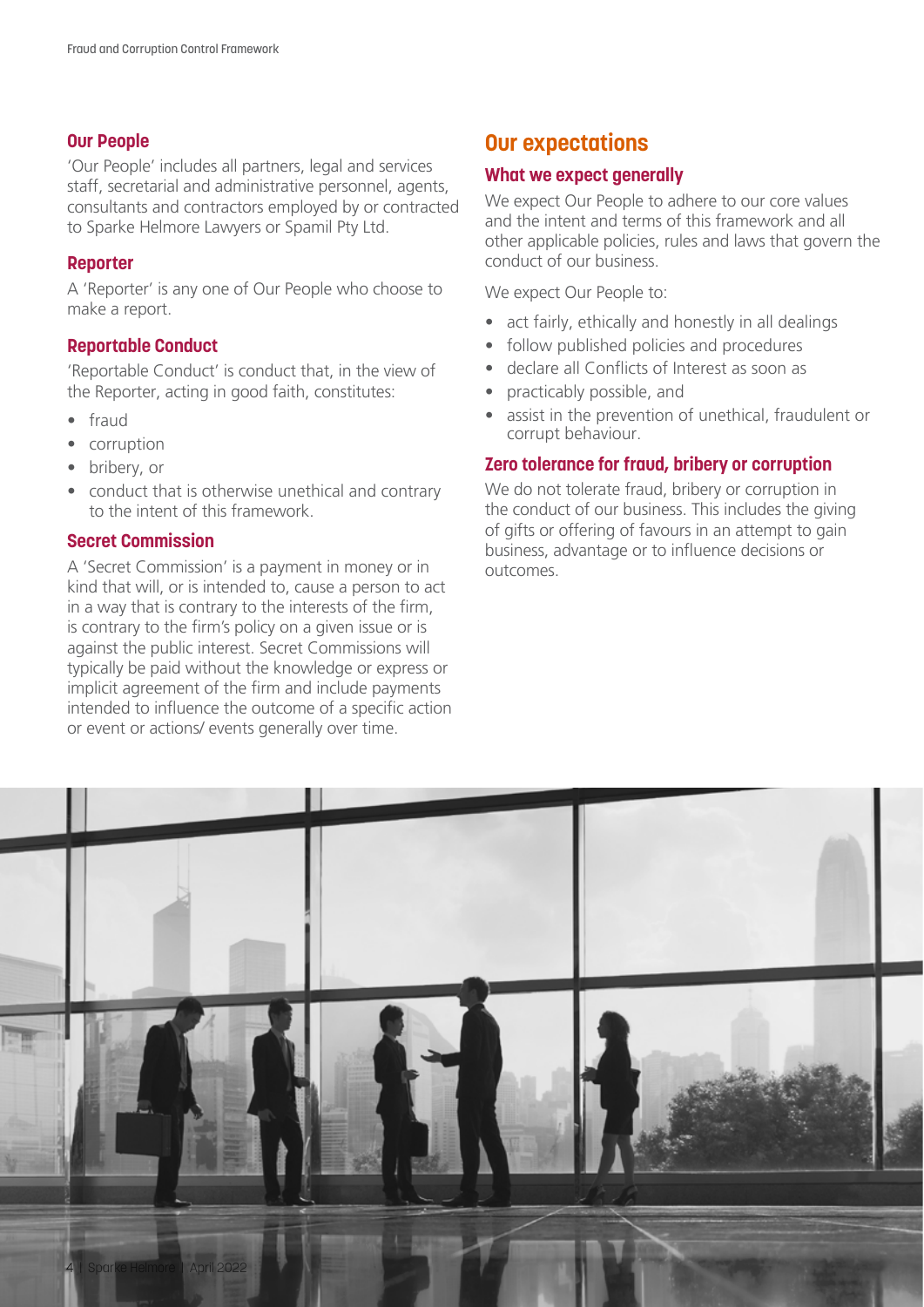

## **Fraud and corruption prevention and management measures**

#### **Giving and receiving gifts, benefits & gratuities**

#### *Use sound judgment*

Sound judgment must be applied in deciding whether to give or accept a gift, benefit or gratuity because it will either:

- be acceptable as a matter of business or as an act of custom or gratitude, or
- have the potential to compromise integrity and impartiality (by creating a sense of obligation or influence) and so constitute a ' bribe' as defined in this framework.

In exercising this judgment, apply the following guidance:

- Note the stated position of the organisation to which the intended recipient belongs. To do this, check Inter Action and/or the relevant client page on Basil. This is because some of our clients specifically prohibit the giving of gifts, benefits or gratuities in their contracts with us.
- Also check the timing of a gift, benefit or gratuity. For example:
	- Is the firm responding to a tender for services to be provided by the firm to the organisation to which the intended recipient belongs?
	- Is the organisation to which the giver belongs tendering for services to be provided to the firm?

#### *Reporting requirements*

To maintain transparency:

- all gifts sent and/or received by support services staff valued in excess of \$200 should be recorded on the designated Basil form, and
- any gifts sent and/or received by practitioners or legal support staff valued in excess of \$200 should be recorded as an activity on Inter Action.

## *Gifts & gratuities that do not have to be reported*

Sound judgment must be used when deciding whether or not something is a gift that requires reporting. For example, a lunch or dinner meeting with a client in 'the ordinary course of business' may not be considered a gift. However, it is important to check the relevant client agreement as some of our clients regard any offer of hospitality as a gift that is strictly prohibited. In some cases gifts may be permitted when brought to the attention of the relevant client contact. If you are uncertain, contact the Risk and Compliance Manager for assistance.

#### *Charitable giving and pro bono work*

Charitable or community donations made by the firm can be made within the parameters of our Community Policy.

The firm can only provide work for free or below commercially negotiated rates when it is done according to our Pro Bono Policy. Any concerns should be addressed to the firm's Pro Bono Manager.

#### **Preventing and managing Conflicts of Interest**

A ' personal' Conflict of Interest has the potential to be perceived as a form of corrupt conduct or to manifest as corrupt conduct if it is not managed appropriately.

All actual or perceived Conflicts of Interest as defined by the firm's Conflicts Policy must be mitigated and managed in line with that policy.

All personal interests and dealings in securities as defined by the firm's Personal Interests and Dealings in Securities Policy must be managed in line with that policy.

#### **Fraud and corruption risk awareness and training**

An ongoing awareness and training program is important to help effectively manage fraud and corruption risk. The firm's Learning and Development Manager is responsible for this program. The program objectives are to:

- improve awareness of fraud and corruption risks
- help establish commitment to effective fraud and corruption control
- highlight our fraud and corruption internal control mechanisms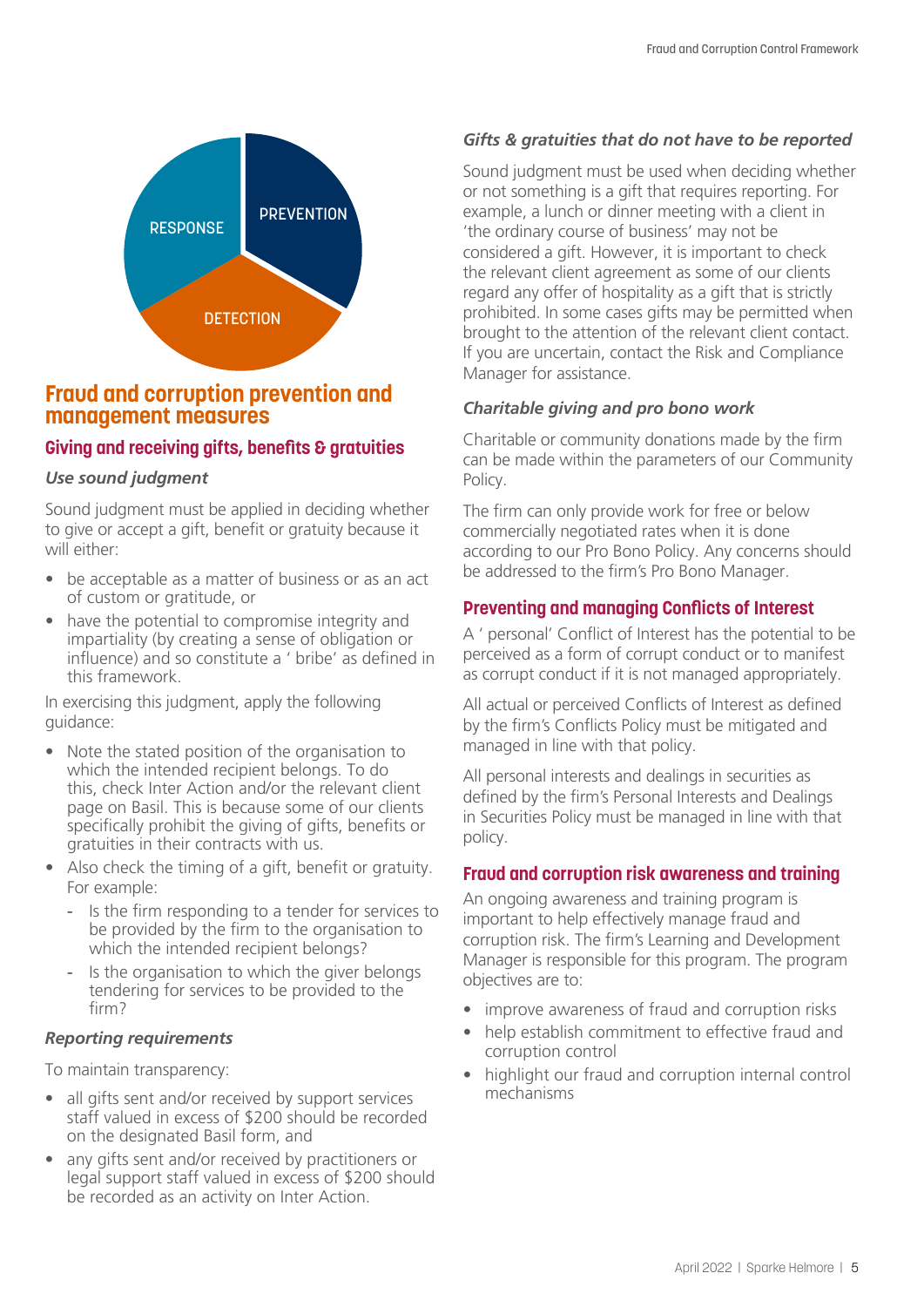- help empower our people to take the necessary action to mitigate fraudulent or corrupt conduct by reporting it in line with the protocols outlined in this framework, and
- improve the effectiveness of fraud and corruption management within the firm.

#### **Hiring new partners, staff, contractors and consultants**

During the hiring process, the Human Resources Department must follow the Hiring and Training Agreement and ensure any new partners, staff, contractors or consultants are made aware of this framework and the importance of compliance with it.

#### **Financial delegations**

Through the process of financial delegation, the firm manages fraud risk by controlling expenditure and contractual commitments made on behalf of the firm. This enables the firm to conduct business in an effective, efficient, controlled and transparent manner. The Financial Delegations Policy and Financial Delegations Schedule are part of this framework and apply to all partners and staff.

#### **Procurement of goods and services**

When entering into an agreement with external suppliers to procure goods or services on behalf of the firm, the relevant procuring department must follow the Goods and Services – Ethical Business Practices and these guiding principles:

#### **Procurement**

Appropriate due diliiJence on firm suppliers or vendors must be carried out so that we are satisfied our potential business partner is free from any fraudulent and/or corrupt activities.

To ensure the firm re-ceives value for money, consideration must be given to obtaining multiple quotes for all purchases of goods or services valued at or above \$10,000 to promote competitive tension.

#### Vendor engagement

During the procurement process (including vendor selection) no gifts or gratuities should be accepted from a supplier or vendor without express approval from the Head of Internal Legal & Risk.

As a guide any gift, benefit or gratuity from a vendor or supplier valued at or above \$200 should be noted on the firm's gifts register and judgment should always be used before accepting it.

All material contracts for the purchase of goods or services by the firm should include the following clause:

- *1. Responsibilities and obligations of Supplier*
	- *1. 1. Fraud and Corruption Control*

*Without limiting the Supplier's obligation to comply with all relevant Laws {Editor's note: include this opening phrase where the contract requires compliance with all relevant laws], the Supplier and the Supplier's Personnel:*

*A. must not provide or offer to provide Sparke Helmore's Personnel with any gift, favour, hospitality, travel or other gratuity which can be reasonably*

*perceived to be an inducement or attempt to secure additional business or advantage from Sparke He/more or to otherwise influence or reward a decision or outcome by Sparke He/more or its Personnel*

- *B. must not be party to any fraudulent or grossly unethical conduct as reasonably determined by Sparke He/more*
- *C. must not solicit, encourage or knowingly enable any of Sparke Helmore's Personnel to act in a manner which is fraudulent or grossly unethical as reasonably determined by Sparke He/more, and*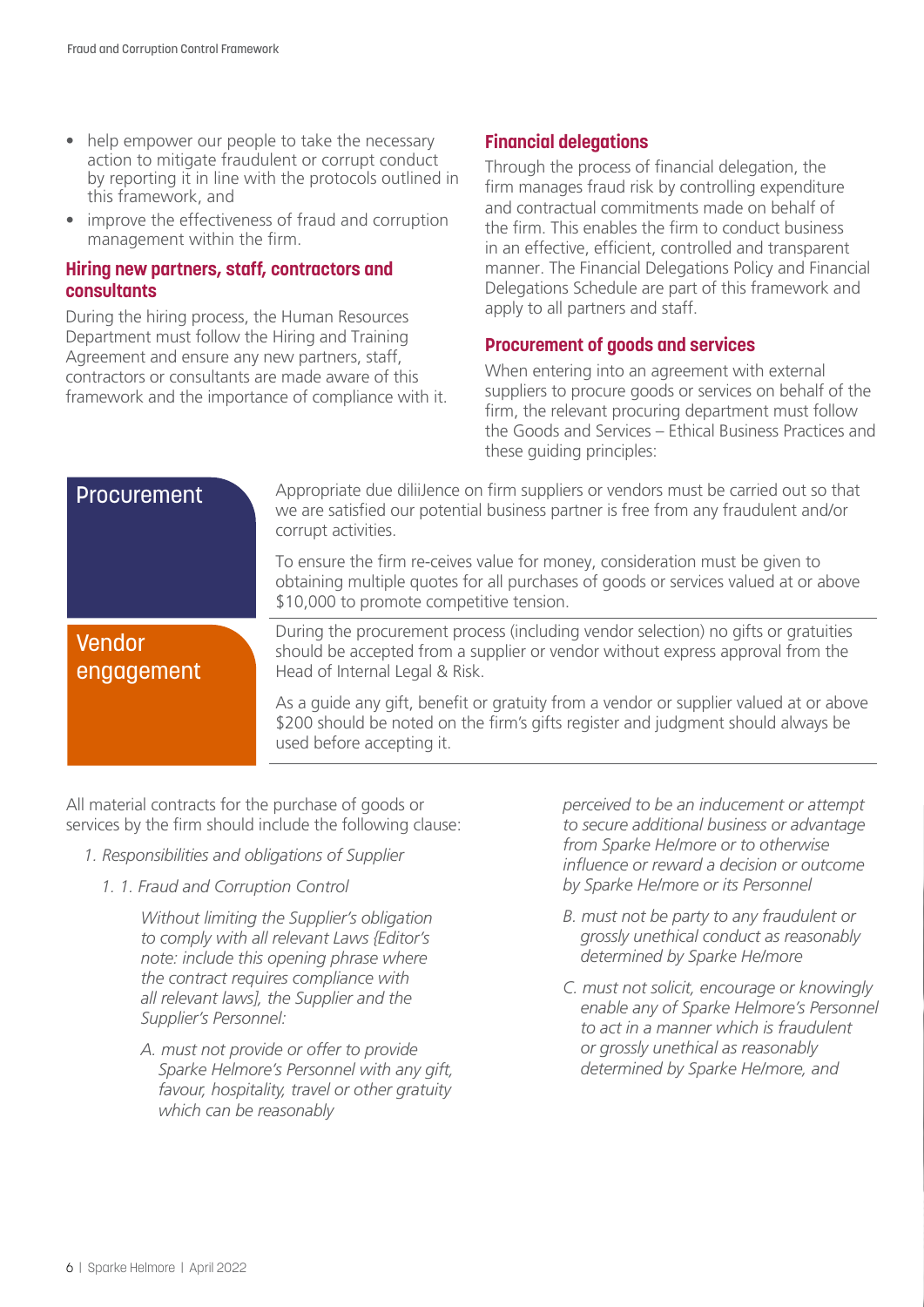- *D. must promptly report to Sparke He/more any instance of Sparke He/more Personnel acting in a fraudulent or grossly unethical manner. The identity of any Supplier Personnel making a report under this paragraph will be kept confidential and anonymous reports may be made.*
- *1.2. Definitions [Editor's note: include this definition if "Personnel" is not already defined}*

*Personnel includes a party's officers, employees, agents, contractors and Subcontractors (and, where relevant, each agent's, contractor's and Subcontractor's personnel) relevant to this contract, but unless the context otherwise requires, does not include the other party.*

#### **Compliance with other firm policies, systems and processes**

Our People must follow other firm policies, systems and processes designed to prevent and detect fraud and corruption.



#### **Reporting fraudulent or corrupt conduct**

Our People are our best asset in preventing, detecting and deterring fraud and corruption. We encourage the good-faith reporting of this conduct as soon as practically possible and according to the protocols outlined in this section.

#### *Who can report and what should be reported?*

Anyone can report alleged fraudulent or corrupt conduct, but it must be Reportable Conduct as defined on page 4 of this document.

When it is not clear to the Reporter that the conduct alleged is Reportable Conduct, consider the overall intent of this framework and use sound judgment in deciding whether or not to report the alleged misconduct.

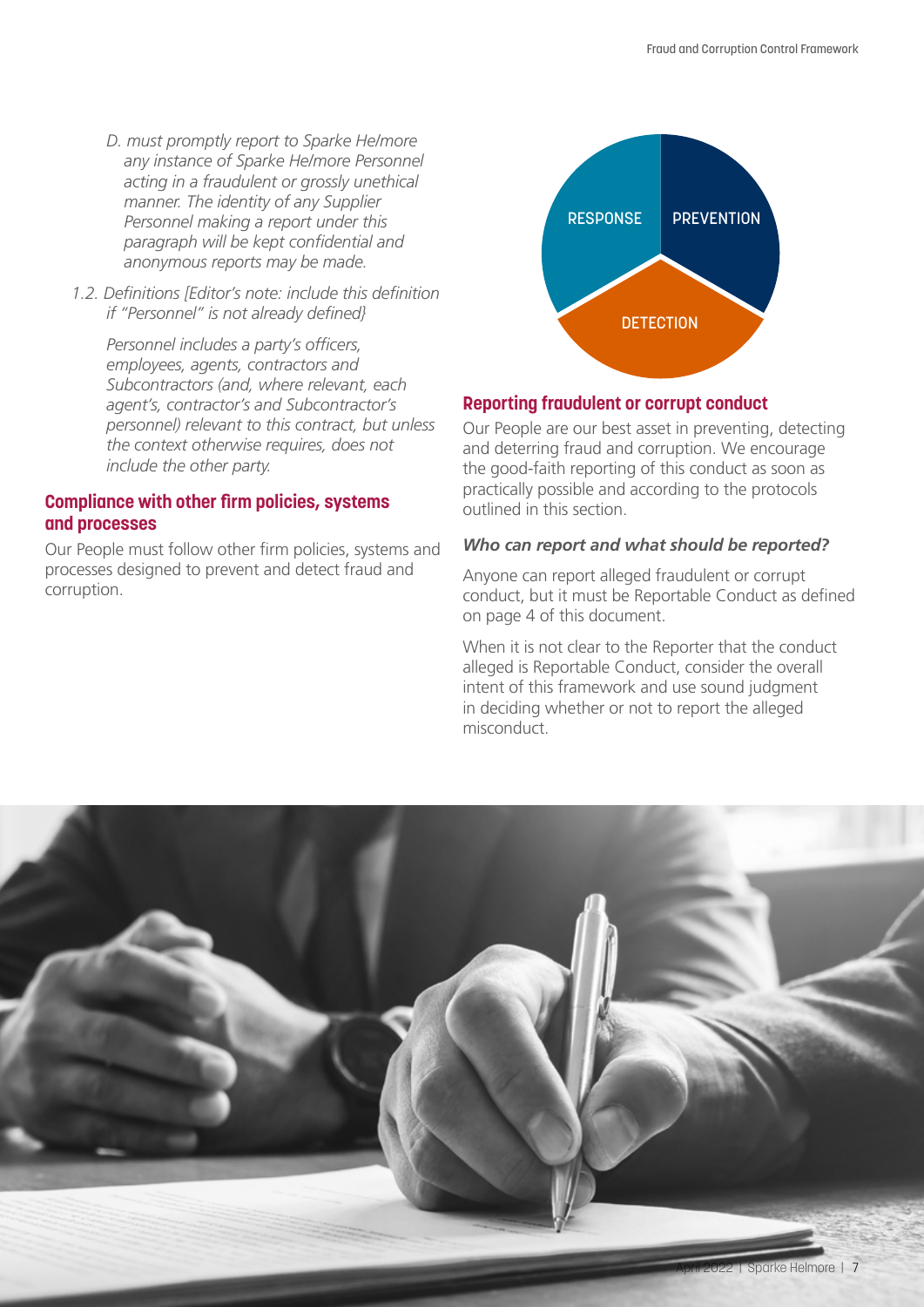Frivolous or vexatious claims or reports for personal gain will not be tolerated.

#### *Where reports of fraudulent and corrupt should be made?*

All reports of fraudulent or corrupt conduct should be made:

- to the Head of Internal Legal & Risk (on a confidential basis), or
- by using the Anonymous Reporting Form on the Sparke Helmore website.

#### *What happens when a report is made?*

The firm will promptly investigate all reports. Investigations will usually require an initial discussion with the Reporter (where known) about the reported conduct. It may be requested that further detail on the allegations be documented along with any supporting evidence.

We will not tolerate any reprisal against a Reporter for making a report.

At no point should anyone undertake their own investigation.

#### **Revision of existing controls and procedures**

In each instance where suspected fraud or corruption is reported and/or confirmed, the adequacy of existing internal controls will be reassessed for possible improvement.



## **Investigation of Reportable Conduct**

#### **Key principles and considerations**

All Reportable Conduct will be investigated:

- in a timely manner
- with procedural fairness and in observance of natural justice principles, and
- confidentially, subject only to the extent:
	- permitted by law, and
	- it is possible to effectively complete a preliminary enquiry and/or full investigation.

#### **Notification**

The National Managing Partner (NMP) or the Chief Operations Officer (COO) will be notified of all alleged fraudulent or corrupt conduct and will determine whether there is a proper basis for investigation.

The alleged perpetrator(s) involved in Reportable Conduct will be notified of any pending investigation and given information on:

- the type of Reportable Conduct alleged
- details of the investigator
- any necessary particulars
- how the alleged Reportable Conduct may breach this framework, and
- the date on which they will be interviewed about their conduct.

#### **Investigation process**

All investigations of Reportable Conduct will be 'appropriate and adapted' to the specific circumstances of each case.

To establish whether there is a proper basis for a full investigation and, if so, the scope of that investigation, the NMP or COO will commission a preliminary internal enquiry into the Reportable Conduct.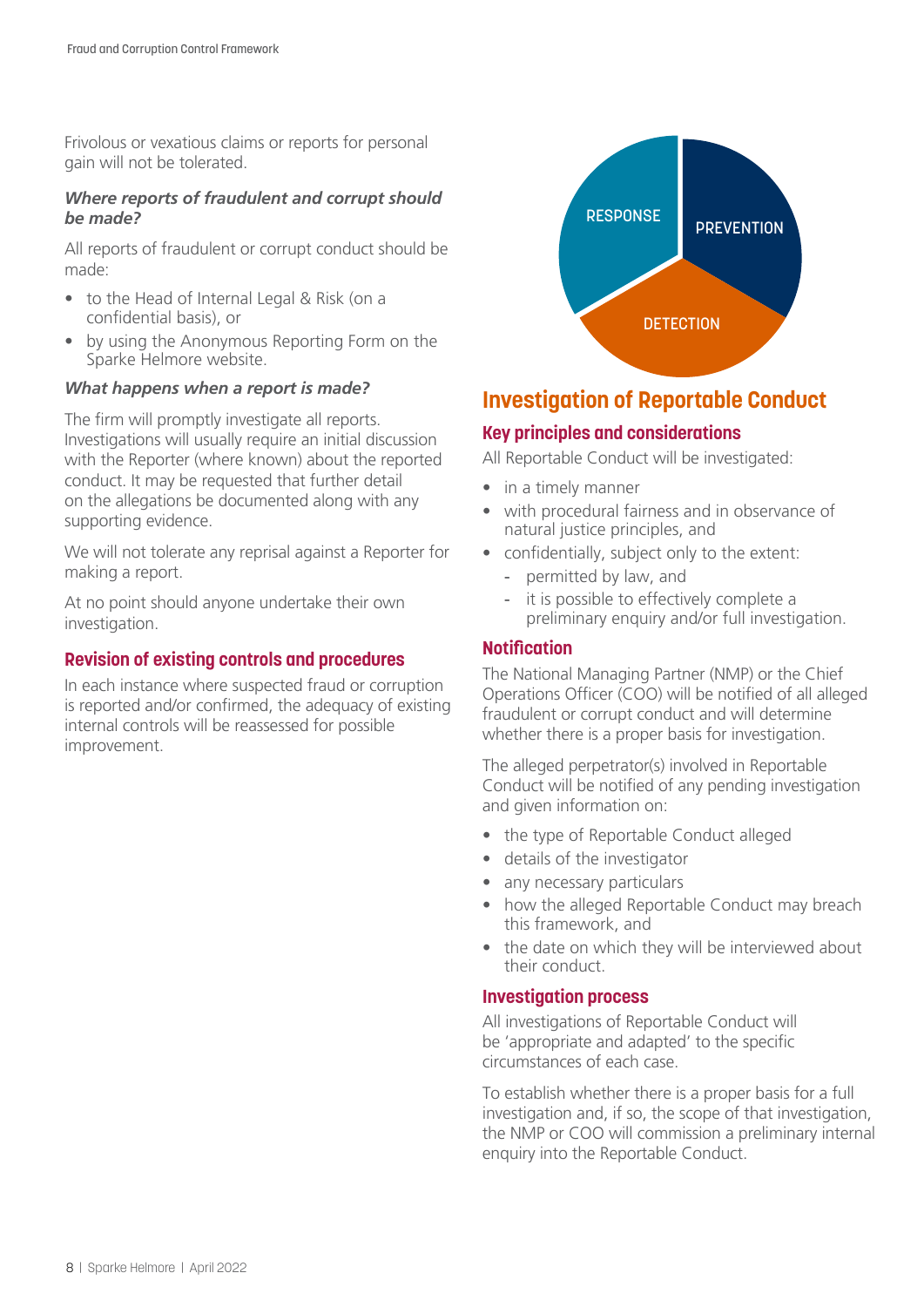If the preliminary enquiry establishes a proper basis for a full investigation, the NMP or COO will commission an external independent investigator with relevant expertise to complete the investigation during which the alleged conduct will be assessed according to:

- what a reasonable person would have done in the given situation,
- this framework, and
- other relevant firm policies and procedures.

If during a preliminary enquiry or full investigation, criminal conduct is suspected, the matter will be

immediately referred to the relevant law enforcement agency and, if appropriate, reported to the relevant Law Society for investigation.

#### **Result**

Conduct found to breach this framework will result in:

- (for staff) appropriate disciplinary action, up to and including dismissal, and
- (for partners) appropriate action for breach of a partnership obligation under the Partnership Deed.

#### **Summary of investigation process**

| Internal<br>preliminary<br>enquiry | The firm will conduct an internal preliminary enquiry into Reportable Conduct.<br>$\bullet$<br>This may be by the original person to whom the issue was reported or another<br>appropriate person.<br>The enquiry will be completed in a just and fair manner.<br>Subject to extenuating circumstances, a preliminary enquiry will be completed<br>within five working days of the report being made.<br>If the preliminary enguiry concludes that a prima facie case of fraudulent or<br>corrupt conduct may be made out, an external investigator will be appointed<br>to complete a full investigation. |
|------------------------------------|------------------------------------------------------------------------------------------------------------------------------------------------------------------------------------------------------------------------------------------------------------------------------------------------------------------------------------------------------------------------------------------------------------------------------------------------------------------------------------------------------------------------------------------------------------------------------------------------------------|
| <b>External</b><br>investigation   | An external independent investigator with relevant expertise will be appointed<br>$\bullet$<br>to complete all full investigations.<br>The investigation will be completed in a just and fair manner.<br>$\bullet$                                                                                                                                                                                                                                                                                                                                                                                         |
| Investigation<br><b>activities</b> | Investigative activities may include but not be limited to:<br>interviewing relevant witnesses (internal and external), including obtaining<br>$\bullet$<br>statements where appropriate<br>collating and reviewing documentary evidence<br>$\bullet$<br>forensic examination of computer systems<br>$\bullet$<br>examination of t, elephone records<br>$\bullet$<br>tracing of funds, assets and/or goods, and<br>liaison with the police or other law enforcement and/or regulatory agencies.                                                                                                            |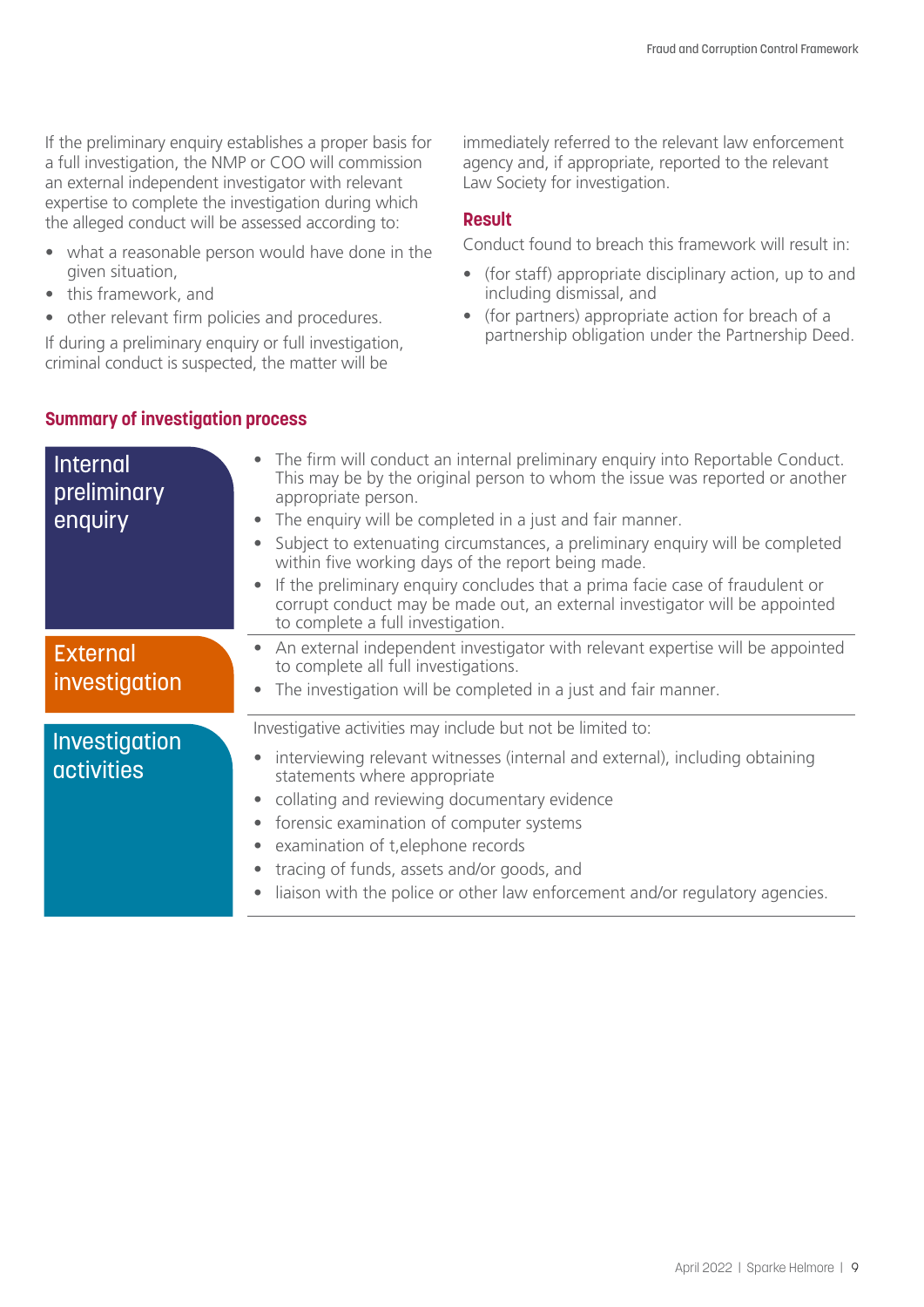## **Specific roles and responsibilities**

All our people have critical roles and responsibilities in ensuring fraud and corruption is prevented, detected and dealt with promptly. However, the following groups and positions have specific responsibilities under this framework:

#### **The partnership**

Partners must act as role models by conducting themselves ethically and proactively taking steps to detect, report and minimise fraudulent or corrupt practices by:

- identifying any key exposure areas
- establishing controls and preventative procedures
- ensuring all staff have knowledge of, and are in compliance with, this framework and any associated policies, and
- reinforcing compliance by leading by example.

Partners also have specific reporting responsibilities under the Partnership Deed when any Reportable Conduct is brought to their attention.

#### **The Board (and Board Audit & Risk Committee)**

The Board has elected to ensure a deliberate focus on fraud and corruption control through inclusion of a specific reference in the Board Audit & Risk Committee Charter and therefore must actively seek to mitigate and/or manage this risk.

#### **National Managing Partner/Chief Operations Officer**

The NMP/COO are the management conduits through which the investigation of any allegations of fraudulent and/or corrupt conduct is initiated. More generally, these positions lead the overall management of fraud and corruption risk within the firm.

#### **National Practice Group Leaders and Support Directors**

National Practice Group Leaders and Support Directors act as leadership role models and take proactive steps to prevent, detect and minimize fraudulent and/or corrupt conduct by fostering a culture of awareness and compliance with this framework. These positions are ultimately responsible in their practice / support service area for:

- ensuring they are aware of the indicators of fraudulent and/or corrupt conduct and are able to respond appropriately
- identifying and mitigating potential fraud or corruption risks
- establishing and implementing team-specific measures to prevent fraud and corruption, and
- ensuring compliance with this framework.

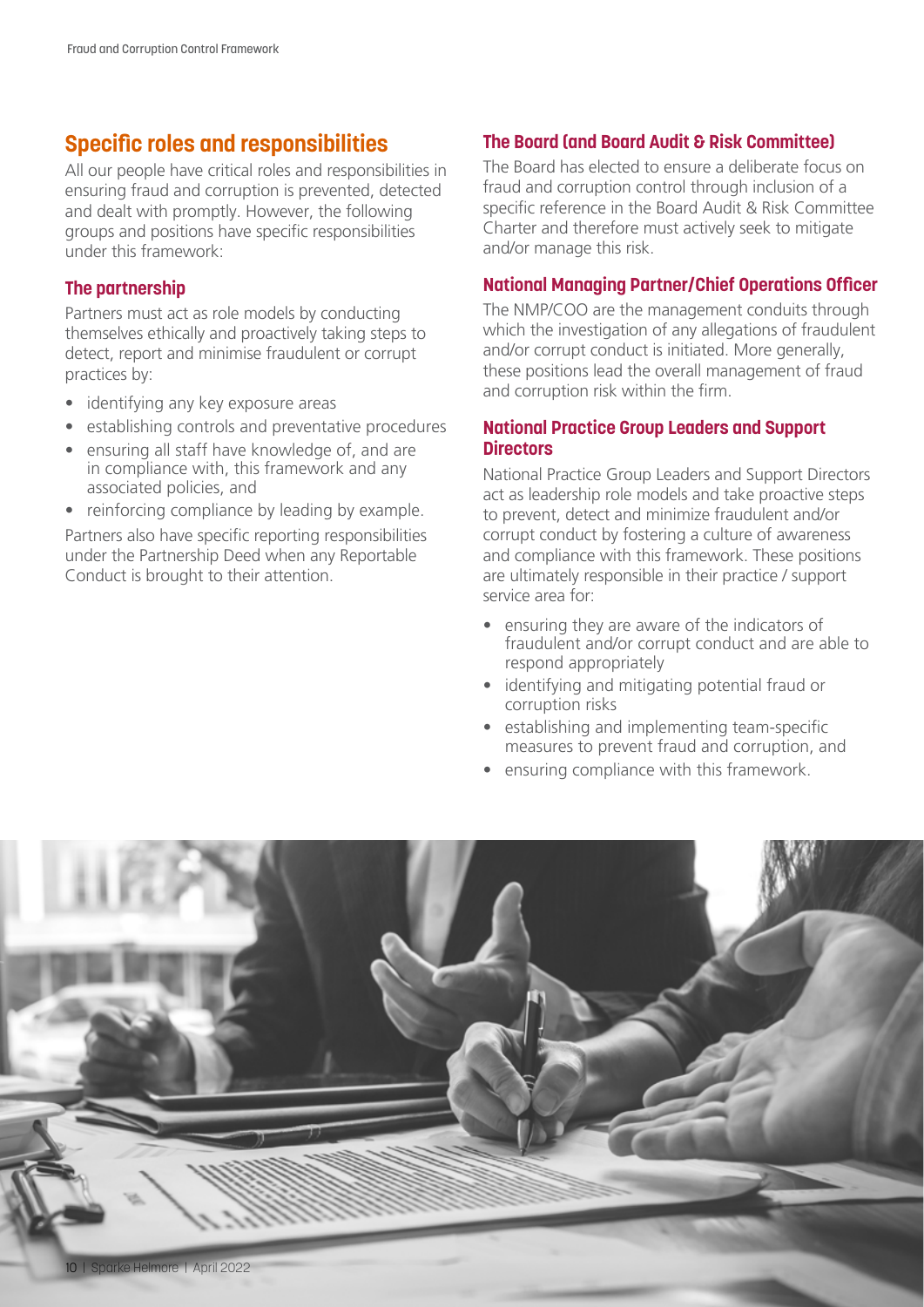#### **Accountability**

All partners, staff members, contractors and consultants are required to:

- undertake fraud & corruption risk awareness training
- report any alleged fraudulent or corrupt conduct in accordance with this framework, and
- comply with this framework.

#### **Framework approval**

The Audit & Risk Committee issues and approves this framework.

#### **Breaches**

Breaches of this framework may result in performance management action (see Result on page 9 of this document).

## **Guidelines**

#### **Other relevant policies**

- Approval and Signing Policy
- Bill and Invoice Approval Policy
- Client Engagement Policy
- Conflicts Policy
- Community Policy
- Corporate Credit Card Policy
- Corporate Travel Policy
- Expense Claims Policy
- Financial Delegation Policy
- In-house Legal Work Performed on Behalf of Spamil or Sparke Helmore Policy
- Interstate Travel Policy
- Matter Coding Policy
- National Credit Policy
- Overtime Policy
- Personal Interest and Dealings in Securities **Policy**
- Pro Bono Policy
- Taxi Usage Policy
- Write Off and/or Reversal of Invoices Policy

#### **Guidelines and procedures**

- BDM Bid/No Bid protocol process
- Goods & Services-Ethical Business Practices
- Hiring and Training Agreement
- Statement of Business Ethics

#### **Other documents**

• Financial delegation schedule

*Framework owner: Audit & Risk Committee Contact: Head of Internal Legal & Risk Created: 3 February 2015 Last amended: April 2022*

*Review: Risk & Compliance Manager annually Last reviewed: N/A*